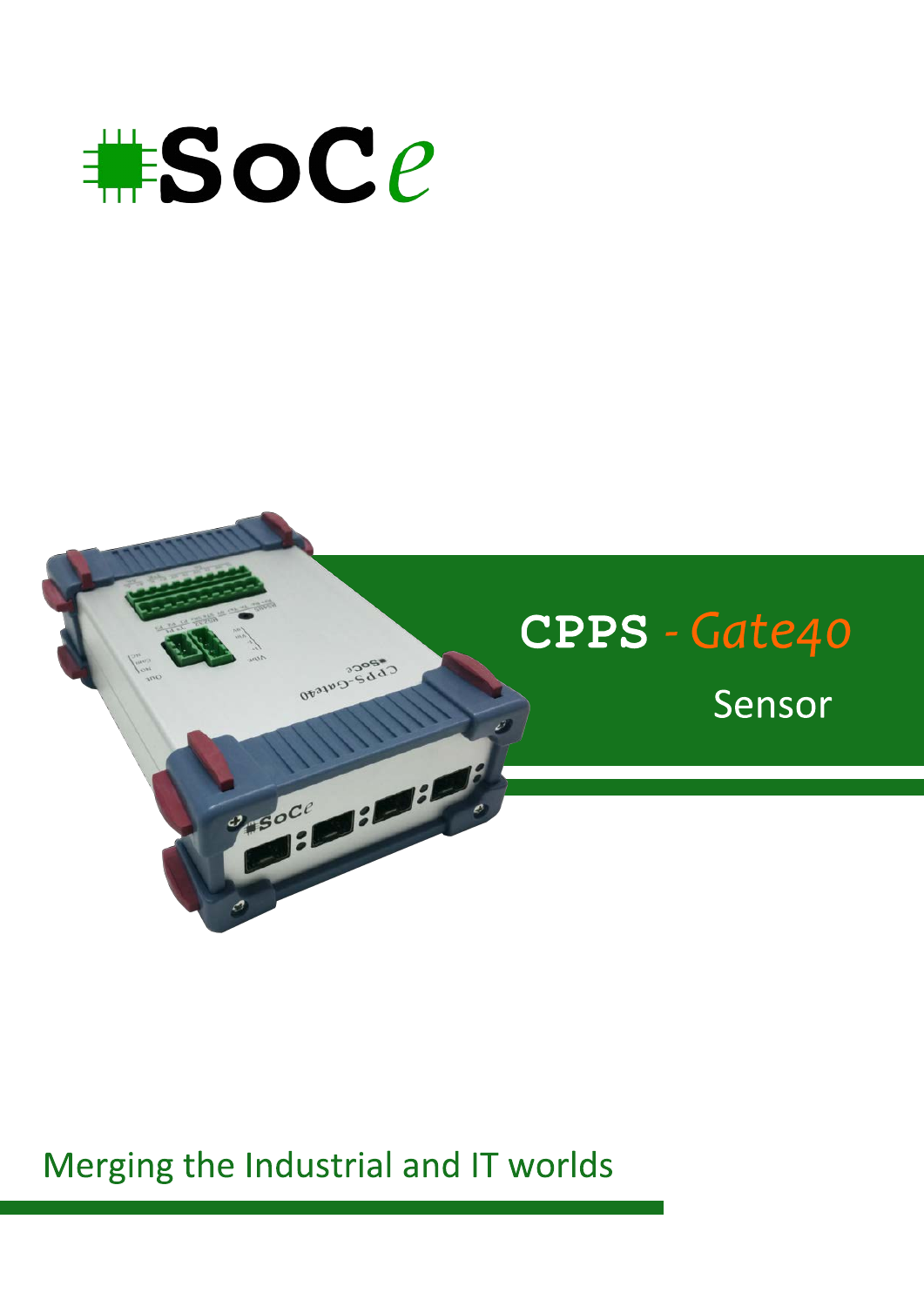# **General Description**

The **new era in Industry** demands interconnecting heterogeneous systems, high computational capacity and flexible interfaces with the "physical" world.

**CPPS - Gate40 Sensor** is a powerful Smart Gateway that faces Cyber-Physical Production System requirements. It merges high computational capability, flexible and high availability industrial and IT networking, physical processing sensing and database management.

CPPS - Gate40 Sensor simplifies the implementation of advanced data acquisition and industrial networking infrastructures focused on **Big Data** analytics, **M2M** solutions and applications for **remote monitoring and automation.**

CPPS - Gate40 Sensor consists of a modular embedded hardware and software system, designed to offer easy access to a huge variety of field devices through a wide range of industrial interfaces. It is powered by SMARTZyng module and by high-availability and synchronization IPs from **SoCe**. This technology is field proven and present in more than **15 countries worldwide**.



CPPS - Gate40 Sensor integrates different technologies and protocols to offer a Smart gateway solution which allows users to achieve **accelerated business development** into the **IoT** environment, merging the plant with the IT world.

### **Hardware Key Features**

The "heart" of the CPPS - Gate40 Sensor is a Xilinx Zyng device. This is the last generation of programmable System-on-Chip platforms. It embeds in the same device a double-core ARM-9 processor and a high-end FPGA section.

#### **Communication interfaces:**

- 4 SFP cages for 10/100/1000Base-Tx Ethernet copper or 1000Base-X fiber. These interfaces are driven by the FPGA section of the Zynq device providing low-latency switching capabilities. All switching implementations include an internal port that provides access to the network to the internal ARM9 multiprocessor.
- 1 10/100/1000Base-Tx Ethernet copper port directly attached to the internal ARM9 multiprocessor.

1 serial RS232 port.

1 half and full duplex RS485 port with Serial Modbus and Profibus support.

#### **Memory features:**

- 8 Gb DDR3: Fast DDR memory to store operating systems, software applications, protocols stacks or large buffers.
- 256 Mb Quad SPI Flash: Memory for firmware and bitstream storage.
- µSD connector: High density and low cost large storage for complex operating systems, permanent data storage and quick upgrade.
- E EEPROM with unique MAC integrated: Ready to use unique MAC in each module to reduce the time-tomarket of the customer product.

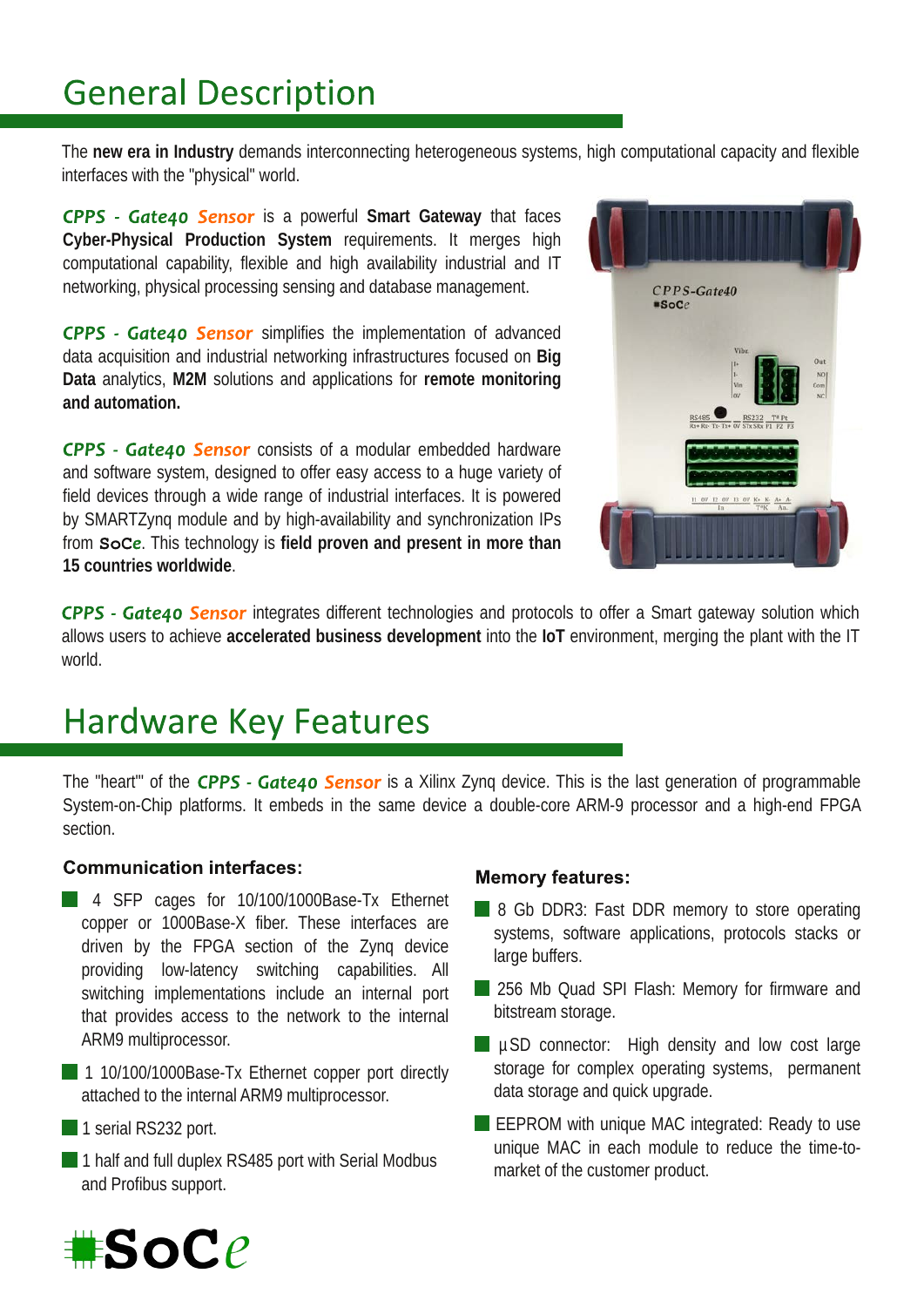# **Networking Key Features**

**SoCe** IP cores provide on the FPGA section of the internal SoC chip flexible and powerful networking capabilities for both the Industrial and the IT Section. Trispeed Legacy Ethernet ports can be combined with **high availability** "Plug&Work" Ethernet ports based on HSR and PRP zero-delay recovery time redundancy protocols. Among other switching configurations, it is worth to mention:

- **4x Legacy Ethernet ports.**
- 2x HSR/PRP ports and 1 Legacy Ethernet port.
- **4x HSR/PRP ports.**
- 2x HSR/PRP or Legacy ports and 2x Real Time Profinet ports.
- 2x HSR/PRP or Legacy ports and 2x Ethernet IP/DLR ports.



IEEE 1588 **SoCe** technology for sub-microsecond synchronization integrated on **CPPS - Gate40 Sensor** offers an "out-of-the-box" for IEEE 1588 implementations. The device can work as Master of the network, Slave and Boundary Clock. Furthermore, all soce switching implementations include Transparent-Clock functionality ensuring high precision synchronization in different and complex implementations.

# **Cyber-security Key Features**

- **Zyng-7000 Secure Boot, which provides private key cryptography (AES/HMAC) and public key cryptography** (RSA) allowing sensitive software to be encrypted and authenticated in a chain of trust.
- **IEEE 802.1X protocol**, which provides an authentication mechanism to the devices wishing to attach to the network.
- **MACsec standard, which defines a security infrastructure to provide data confidentiality, data integrity and data** origin authentication.

# **Applications and Services**

- Soft PLC
- Modbus Server/Client management
- **HMI** integration
- Synchronization: IEEE 1588v2 Master/Slave/Boundary Clock, SNTP to synchronize system clock in Internet
- Database management: CouchDB, SQL, Cassandra, JSON, etc.
- Sensor RAW data preprocessing by hardware and software
- **OPC UA support**
- **Fiware**
- **Event and Log**
- **Environmental Monitoring**
- **Multiprotocol stack: Siemens S7, Profinet, Profibus,** etc.
- **Maintenance: Configuration backup and restore**
- **Management: SNMP/Web/Telnet/CLI, SSL/SSH for** secure management